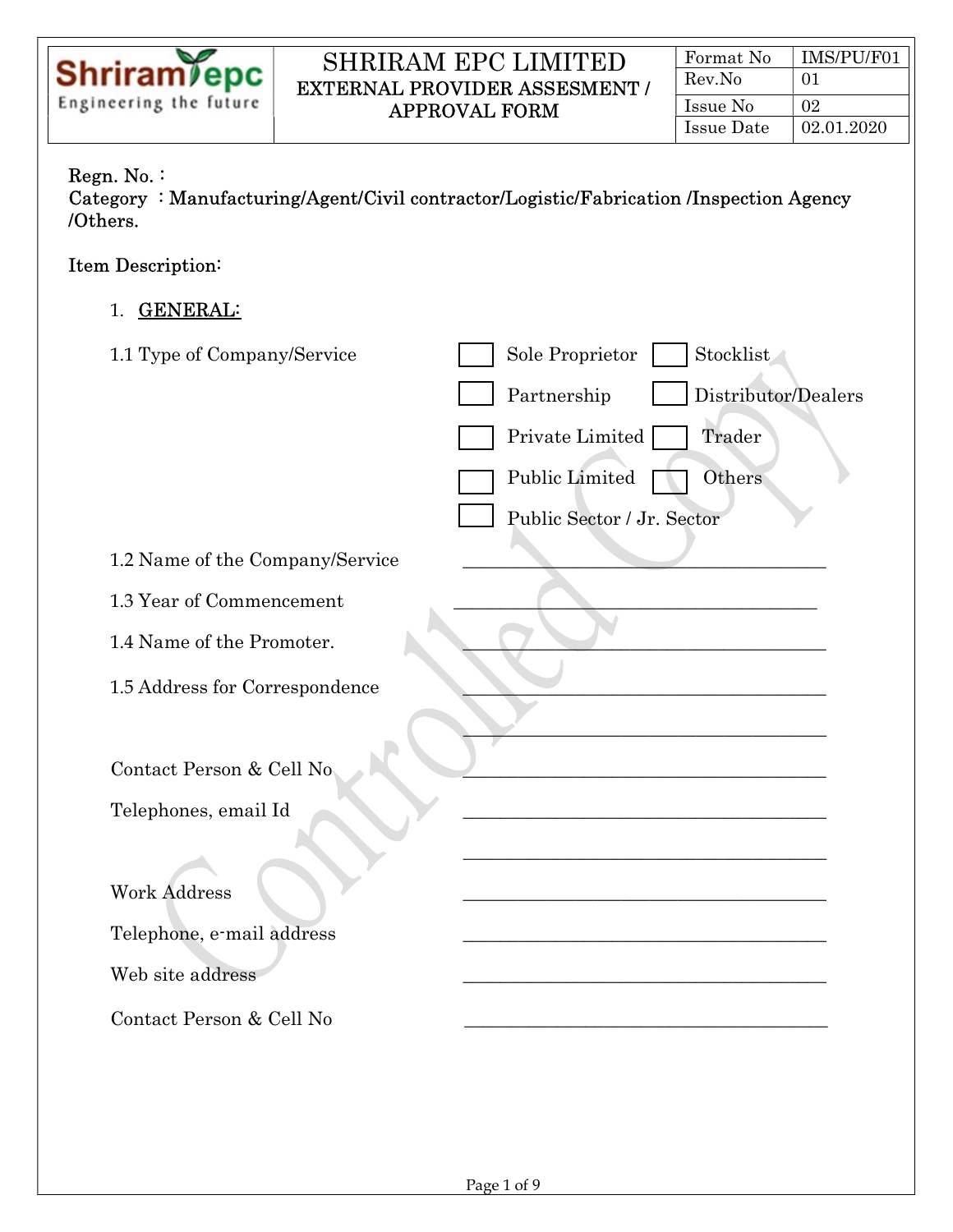

Ξ

#### SHRIRAM EPC LIMITED EXTERNAL PROVIDER ASSESMENT / APPROVAL FORM

| Format No  | IMS/PU/F01 |
|------------|------------|
| Rev.No     | $^{01}$    |
| Issue No   | 02         |
| Issue Date | 02.01.2020 |

#### 1.6 Organisation Strength

| ັ<br>Managers | Design & Development    |  |
|---------------|-------------------------|--|
| Engineers     | <b>Quality Engineer</b> |  |
|               | <b>HSE Engineer</b>     |  |
| Supervisors   | Finance Account         |  |
| Skilled       | Admin                   |  |
| Semi-Skilled  | If any                  |  |
| Others        |                         |  |
|               | Total                   |  |

# 1.7 Year of Starting Business

1.8 Are you an Associate Companies: (if yes provide Authorized letter)

| N <sub>0</sub><br>$\mathcal{A}$ . $\mathcal{A}$<br>$Yes^{\dagger}$ |
|--------------------------------------------------------------------|
|--------------------------------------------------------------------|

1.9 Are you and Dealer/Distributor (Provide Authorization letter)

| $ -$<br>~~<br>. | $\sim$ $\sim$<br>AL. |  |
|-----------------|----------------------|--|
| $-$<br>_        | $\sim$               |  |

1.10 Statutory and regulatory compliance if any:

1.11. Legal Comments If any:

1.12 Environment & Safety Compliance if any: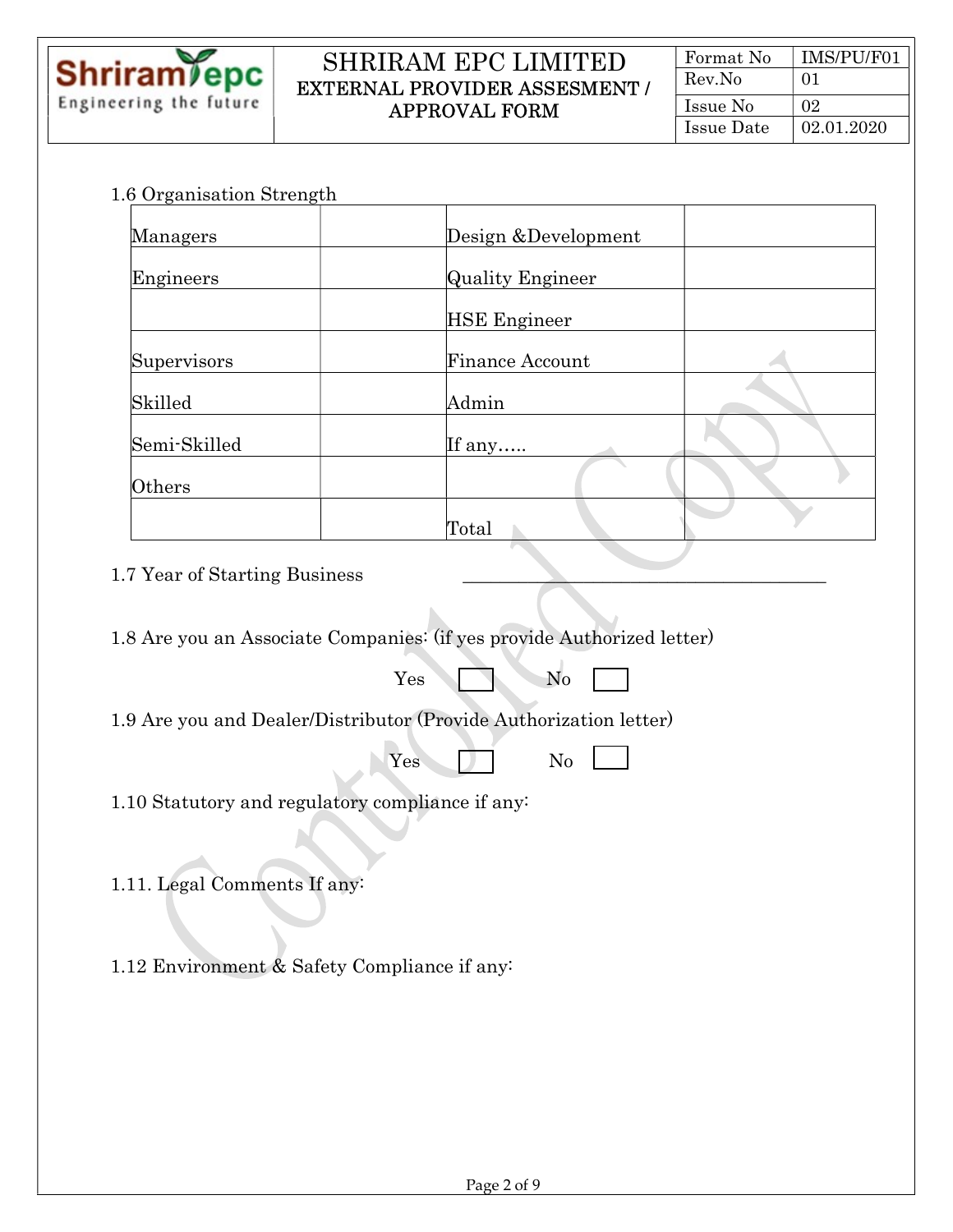

| Format No  | IMS/PU/F01 |
|------------|------------|
| Rev.No     | 01         |
| Issue No   | 02         |
| Issue Date | 02.01.2020 |

| 2.1        | Turnover for current and last 3 years<br>Rs. In Lakhs<br>Year<br>Current Year 20 &                                                                                                                                                                                                                   |
|------------|------------------------------------------------------------------------------------------------------------------------------------------------------------------------------------------------------------------------------------------------------------------------------------------------------|
|            | (Last Three Years)                                                                                                                                                                                                                                                                                   |
| $2.2\,$    | Name of the Banker and Address                                                                                                                                                                                                                                                                       |
| 2.3<br>2.4 | E.C.C. Number<br>GST No.                                                                                                                                                                                                                                                                             |
| 2.5        | PAN No.                                                                                                                                                                                                                                                                                              |
| 2.6        | Company Registration Number                                                                                                                                                                                                                                                                          |
| 2.7        | Copy of Income Tax Clearance Certificate                                                                                                                                                                                                                                                             |
| 2.8        | Last 3 years balance sheet (Enclosed)                                                                                                                                                                                                                                                                |
|            |                                                                                                                                                                                                                                                                                                      |
|            |                                                                                                                                                                                                                                                                                                      |
| 3.         | <b>MANUFACTURE / TECHNICAL FACILITIES:</b>                                                                                                                                                                                                                                                           |
| 3.1        | List of Plant and Machinery<br><b>Enclose Details</b>                                                                                                                                                                                                                                                |
|            | Installed with capacity and rating<br>(Attach separate Sheet)                                                                                                                                                                                                                                        |
| 3.2        | Do you have captive power<br>Yes<br>N <sub>0</sub><br>if YES - Capacity<br><u> 1989 - Johann Barn, mars ann an t-Amhair an t-Amhair an t-Amhair an t-Amhair an t-Amhair an t-Amhair an t-Amh</u>                                                                                                     |
| 3.3        | Shop floor Particulars - Covered area<br><u> 1989 - Johann Harry Harry Harry Harry Harry Harry Harry Harry Harry Harry Harry Harry Harry Harry Harry Harry</u><br>Open area<br><u> 1989 - Johann John Stone, mars and de film and de film and de film and de film and de film and de film and de</u> |
| 3.4        | Details of facilities available for Manufacturing and Production (Enclosed)                                                                                                                                                                                                                          |
|            |                                                                                                                                                                                                                                                                                                      |
| 3.5        | Range /Capacity<br><u> 1989 - Johann John Stein, markin film yn y brenin y brenin y brenin y brenin y brenin y brenin y brenin y br</u>                                                                                                                                                              |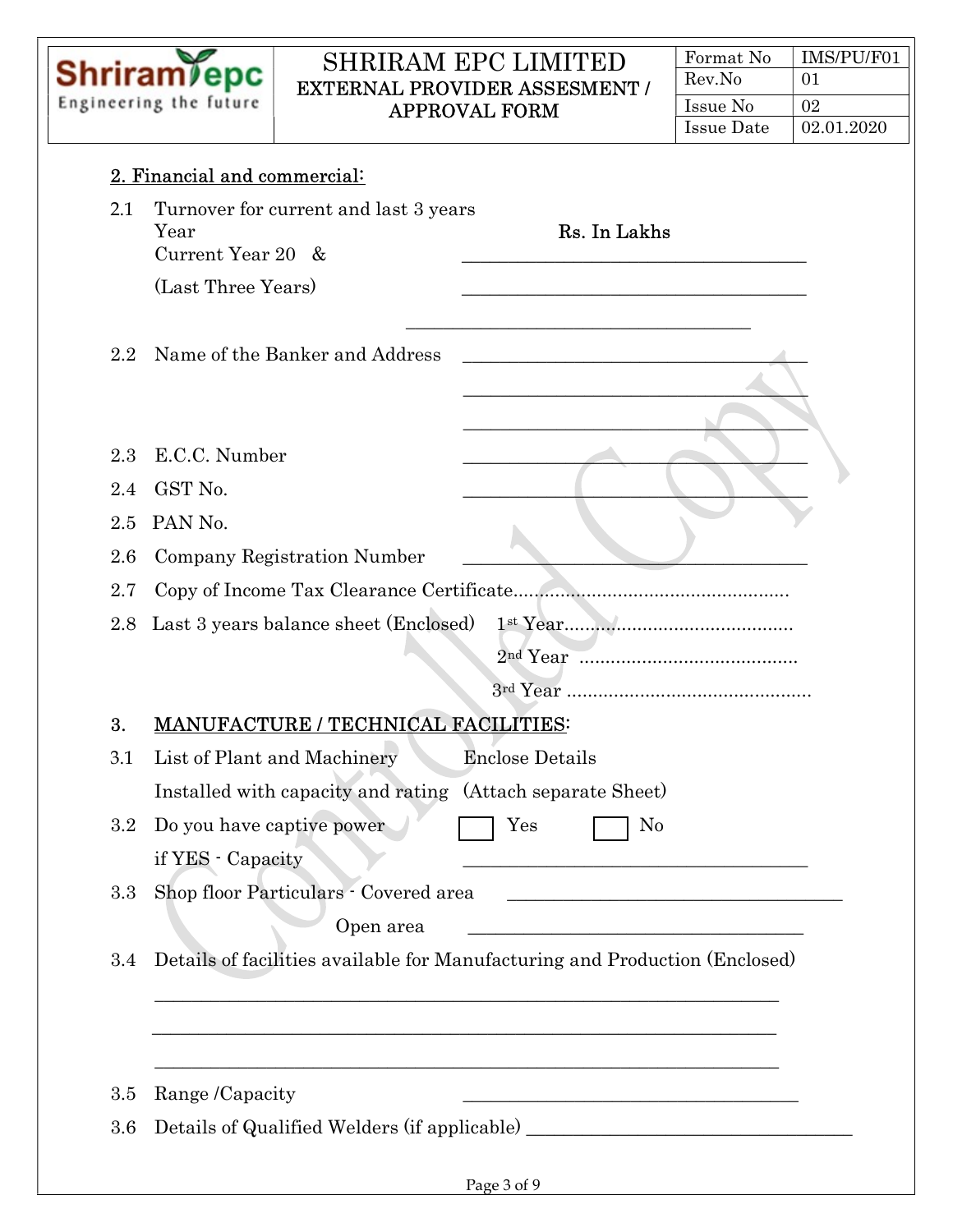

| Format No  | IMS/PU/F01 |
|------------|------------|
| Rev.No     | 01         |
| Issue No   | 02         |
| Issue Date | 02.01.2020 |

| 3.7 | What is the experience of the vendor?                                                                                                                                                                                                                   |
|-----|---------------------------------------------------------------------------------------------------------------------------------------------------------------------------------------------------------------------------------------------------------|
|     | in Heavy Engg. Fabrication / manufacture?                                                                                                                                                                                                               |
|     | (Details of orders carried out and type                                                                                                                                                                                                                 |
|     | of materials handled)                                                                                                                                                                                                                                   |
|     | 3.8 Preservation of raw material, identification and traceability<br>of material, identified to prevent the use of wrong material.<br>Documented procedure for material, Accounting are facilities available for<br>collection and delivery of material |
| 4.  | <b>QUALITY CONTROL ACTIVITIES:</b>                                                                                                                                                                                                                      |
| 4.1 | Is there a separate section responsible                                                                                                                                                                                                                 |
|     | Yes<br>No<br>for Quality Control.                                                                                                                                                                                                                       |
| 4.2 | Whether there is a documented                                                                                                                                                                                                                           |
|     | Yes<br>Quality System available?<br>No                                                                                                                                                                                                                  |
| 4.3 | Yes<br>Are Reference standards available?<br>No                                                                                                                                                                                                         |
| 4.4 | Are you an ISO-9000/ISO-14001/ISO 45001 Certified?                                                                                                                                                                                                      |
|     | Yes<br>Company? If so, provide details<br>Ńо                                                                                                                                                                                                            |
|     |                                                                                                                                                                                                                                                         |
|     | 4.5 Particulars of Inspection and                                                                                                                                                                                                                       |
|     | Testing equipment.<br><b>Enclose Details</b>                                                                                                                                                                                                            |
| 4.6 | Are measuring Instruments/Gauges and measuring                                                                                                                                                                                                          |
|     | Calibrated at regular intervals?<br>$\rm Yes$<br>N <sub>0</sub>                                                                                                                                                                                         |
|     |                                                                                                                                                                                                                                                         |
| 4.7 | What is the Average Rejection level in                                                                                                                                                                                                                  |
|     | Your production for the past 3 year's                                                                                                                                                                                                                   |
| 4.8 | Give details of testing facilities (Enclose a copy)<br><u> 1989 - Johann Barbara, martxa al</u>                                                                                                                                                         |
|     |                                                                                                                                                                                                                                                         |
|     |                                                                                                                                                                                                                                                         |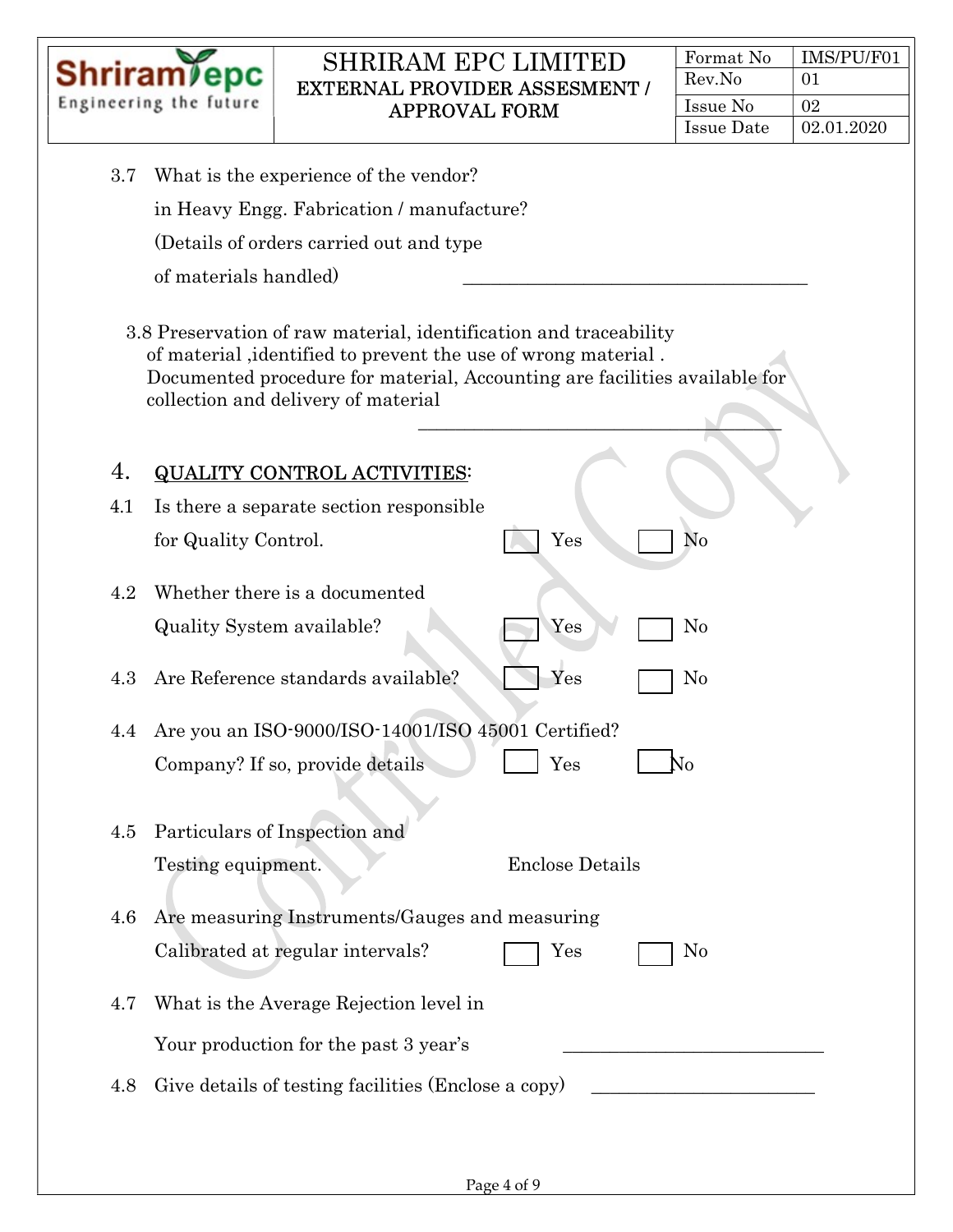

| Format No  | IMS/PU/F01 |
|------------|------------|
| Rev.No     | 01         |
| Issue No   | 02         |
| Issue Date | 02.01.2020 |

| Do you redirect your work to<br>4.9<br>Sub-contractors? If so, what is the<br>Control over subcontractors?                 |
|----------------------------------------------------------------------------------------------------------------------------|
| 4.10 How do you assure Quality of<br>work from subcontractors?                                                             |
| 4.11 What is the procedure adapted<br>by you for checking Quality of work<br>from subcontractors                           |
| 4.12 Nature of Activities – Third Party inspection<br>Fabrication/Machining/Erection/Commissioning/<br>Testing/calibration |
| 4.13 Codes & Standards followed                                                                                            |
| 4.14 Any Quality plan for the manufacture<br>of the product seeking registration last<br>3 years                           |
| 4.15 Approval of Quality Plan from Third party<br>Such as LRIS/BHEL/EIL/NTPC etc                                           |
| 4.16 What is the customer complaint level for the last 3 years?                                                            |
| <b>First Year</b>                                                                                                          |
| <b>Second Year</b>                                                                                                         |
| Third Year                                                                                                                 |
| 5. HEALTH & SAFETY<br>Do you have Health & Safety policy? $-If$ yes please attach a copy.                                  |
| $\rm Yes$                                                                                                                  |
|                                                                                                                            |
| A person, who is responsible for Health & Safety Management System in your<br>organisation?                                |
| $\rm Yes$<br>$\gamma$ No. If yes, $\gamma$                                                                                 |
|                                                                                                                            |
| Page 5 of 9                                                                                                                |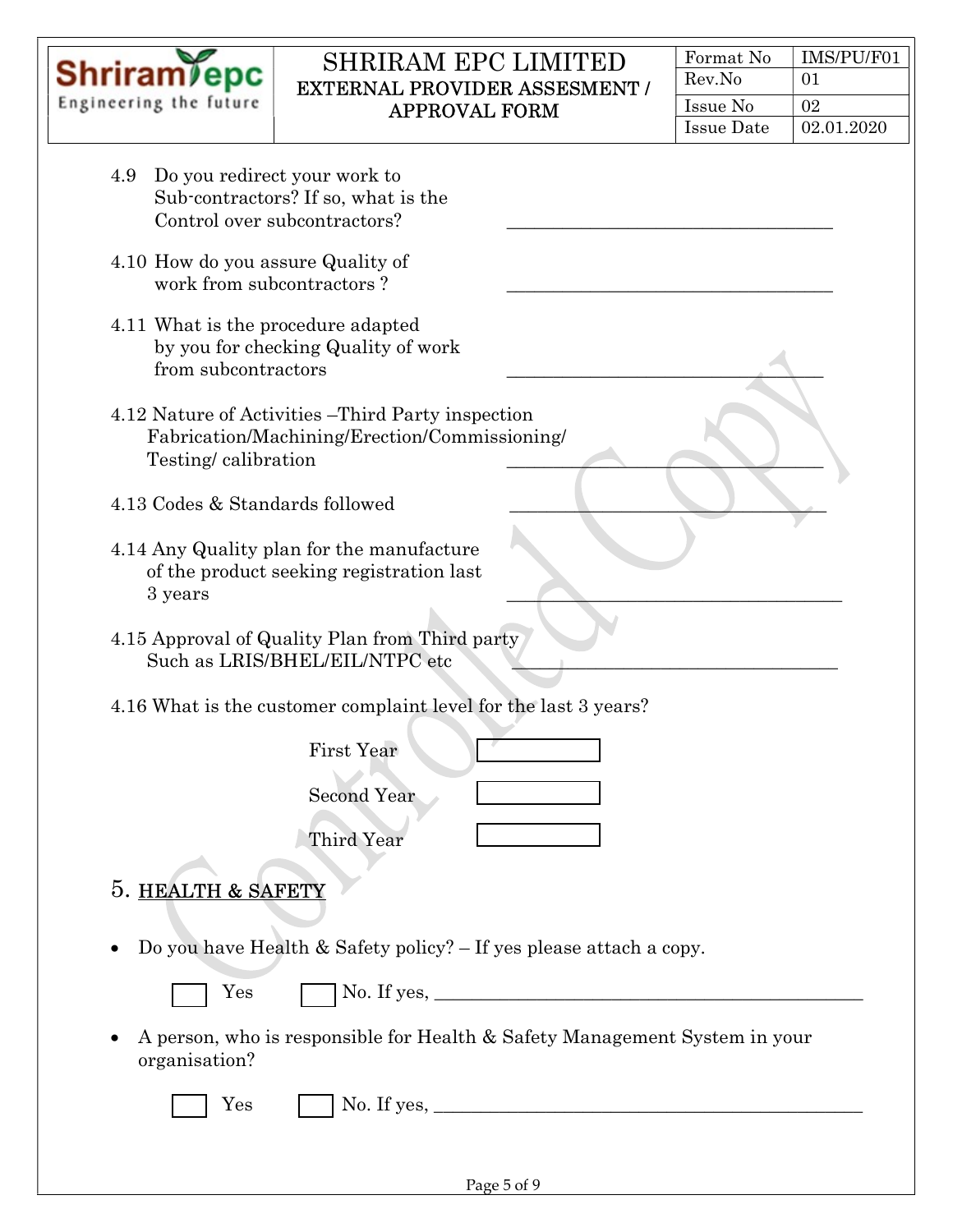|                                                                                                                                                                                                                                                                                                  | <b>SHRIRAM EPC LIMITED</b><br><b>Shriram</b> epc<br><b>EXTERNAL PROVIDER ASSESMENT /</b><br>Engineering the future<br><b>APPROVAL FORM</b> | Format No         | IMS/PU/F01 |  |
|--------------------------------------------------------------------------------------------------------------------------------------------------------------------------------------------------------------------------------------------------------------------------------------------------|--------------------------------------------------------------------------------------------------------------------------------------------|-------------------|------------|--|
|                                                                                                                                                                                                                                                                                                  |                                                                                                                                            | Rev.No            | 01         |  |
|                                                                                                                                                                                                                                                                                                  |                                                                                                                                            | Issue No          | 02         |  |
|                                                                                                                                                                                                                                                                                                  |                                                                                                                                            | <b>Issue Date</b> | 02.01.2020 |  |
| $\bullet$<br>organisation?<br>Yes                                                                                                                                                                                                                                                                | What is the procedure followed for Health & Safety Management System in your                                                               |                   |            |  |
| ٠<br>months?                                                                                                                                                                                                                                                                                     | How you completed with your local legal Health & Safety regulations in the last 12                                                         |                   |            |  |
| Yes                                                                                                                                                                                                                                                                                              | $\Box$ No. If yes, $\Box$                                                                                                                  |                   |            |  |
| ٠                                                                                                                                                                                                                                                                                                | Do you have Health & Safety objectives for the current years?                                                                              |                   |            |  |
| Yes                                                                                                                                                                                                                                                                                              |                                                                                                                                            |                   |            |  |
| ٠                                                                                                                                                                                                                                                                                                | Do you have Health & Safety training for the year?                                                                                         |                   |            |  |
| Yes                                                                                                                                                                                                                                                                                              | $\blacksquare$ No. If yes, $\blacksquare$                                                                                                  |                   |            |  |
|                                                                                                                                                                                                                                                                                                  | Do you have a plan how to minimize your potential hazards in your organisation?                                                            |                   |            |  |
| Yes                                                                                                                                                                                                                                                                                              | No. If yes,                                                                                                                                |                   |            |  |
| ٠                                                                                                                                                                                                                                                                                                | Has your organization served with any prosecutions by Directorate of Industrial Safety<br>or similar bodies in the past 3 years?           |                   |            |  |
| $\operatorname{Yes}$                                                                                                                                                                                                                                                                             | No. If yes, $\_\_$                                                                                                                         |                   |            |  |
| Do you have any Risk Reduction program in your process / project management<br>٠<br>system?                                                                                                                                                                                                      |                                                                                                                                            |                   |            |  |
| $\operatorname{Yes}$                                                                                                                                                                                                                                                                             |                                                                                                                                            |                   |            |  |
| What procedure that your organization follows for Hazard Identification & Risk<br>$\bullet$<br>Assessment in your process / project?                                                                                                                                                             |                                                                                                                                            |                   |            |  |
| No. If yes, $\frac{1}{2}$ and $\frac{1}{2}$ and $\frac{1}{2}$ and $\frac{1}{2}$ and $\frac{1}{2}$ and $\frac{1}{2}$ and $\frac{1}{2}$ and $\frac{1}{2}$ and $\frac{1}{2}$ and $\frac{1}{2}$ and $\frac{1}{2}$ and $\frac{1}{2}$ and $\frac{1}{2}$ and $\frac{1}{2}$ and $\frac{1}{2}$ and<br>Yes |                                                                                                                                            |                   |            |  |
| What is the Health & Safety incident level for the last 3 years?                                                                                                                                                                                                                                 |                                                                                                                                            |                   |            |  |
| <b>First Year</b>                                                                                                                                                                                                                                                                                |                                                                                                                                            |                   |            |  |
|                                                                                                                                                                                                                                                                                                  | Second Year                                                                                                                                |                   |            |  |
|                                                                                                                                                                                                                                                                                                  | Third Year                                                                                                                                 |                   |            |  |
|                                                                                                                                                                                                                                                                                                  | Page 6 of 9                                                                                                                                |                   |            |  |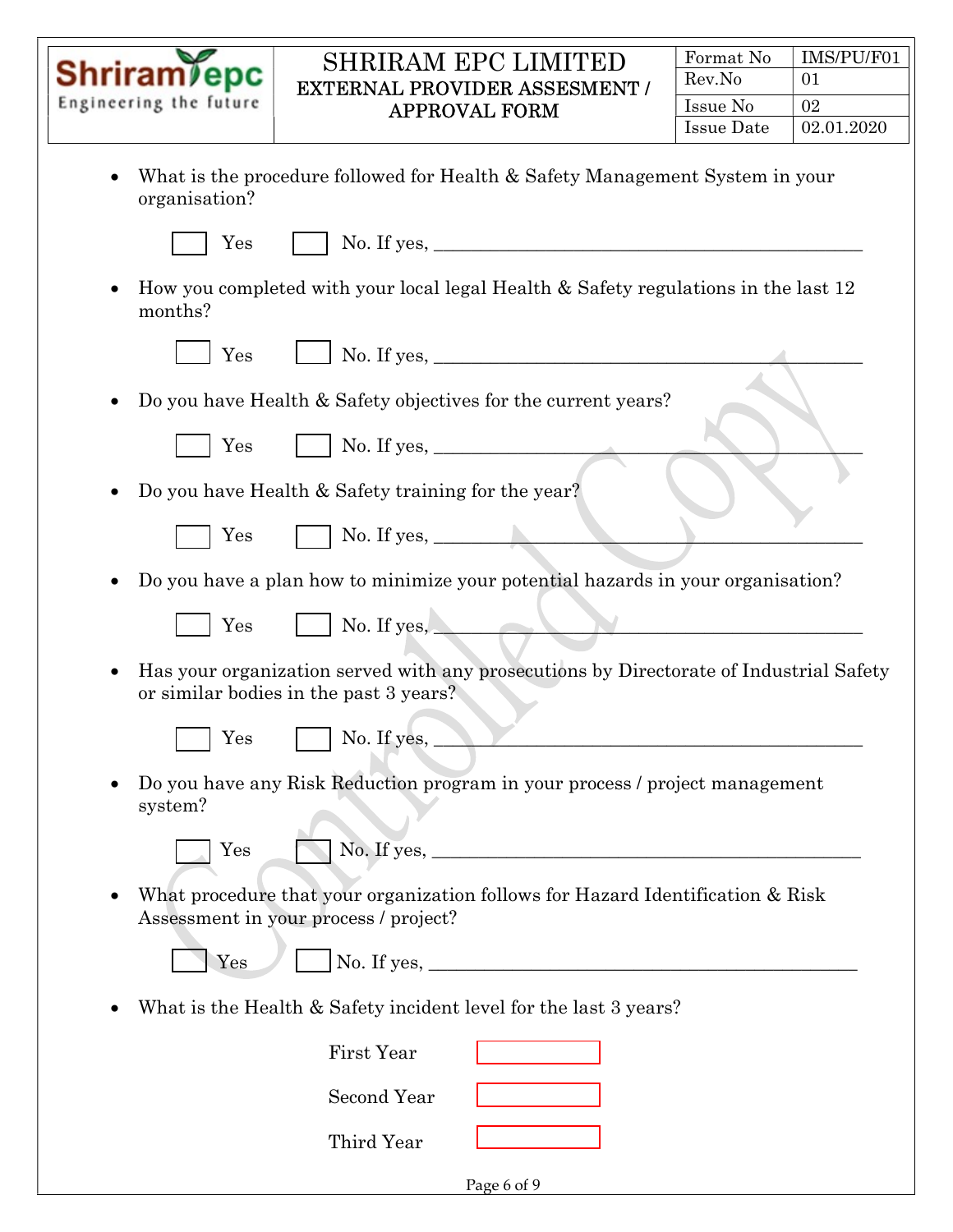

Ξ

#### SHRIRAM EPC LIMITED EXTERNAL PROVIDER ASSESMENT / APPROVAL FORM

| Format No  | IMS/PU/F01 |
|------------|------------|
| Rev.No     | 01         |
| Issue No   | 02         |
| Issue Date | 02.01.2020 |

| 6. ENVIRONMENT: |  |
|-----------------|--|
|-----------------|--|

Do you have an Environmental policy? – If yes please attach a copy.

 $Yes$  No. If yes,

 A person, who is responsible for Environment Management System in your organisation?

 $Yes \qquad \Box$  No. If yes,

 What is the procedure followed for Environmental Management System in your organisation?

Yes No. If yes, \_\_\_\_\_\_\_\_\_\_\_\_\_\_\_\_\_\_\_\_\_\_\_\_\_\_\_\_\_\_\_\_\_\_\_\_\_\_\_\_\_\_\_\_\_\_

 How you completed with your local legal environmental regulations is the last 12 months?

 $Yes \qquad \qquad \Box$  No. If yes,

Do you have environmental objectives for the current years?



 $\text{Yes} \qquad \blacksquare \text{No. If yes,} \qquad \blacksquare$ 

- Do you have environmental training for the year?
	- $Yes \qquad \qquad \bullet$  No. If yes,
- Do you have a plan how to minimize your significant environment impacts in your organisation?

Yes No. If yes, \_\_\_\_\_\_\_\_\_\_\_\_\_\_\_\_\_\_\_\_\_\_\_\_\_\_\_\_\_\_\_\_\_\_\_\_\_\_\_\_\_\_\_\_\_\_

 Has your organization served with any prosecutions by pollution control board or similar bodies in the past 3 years?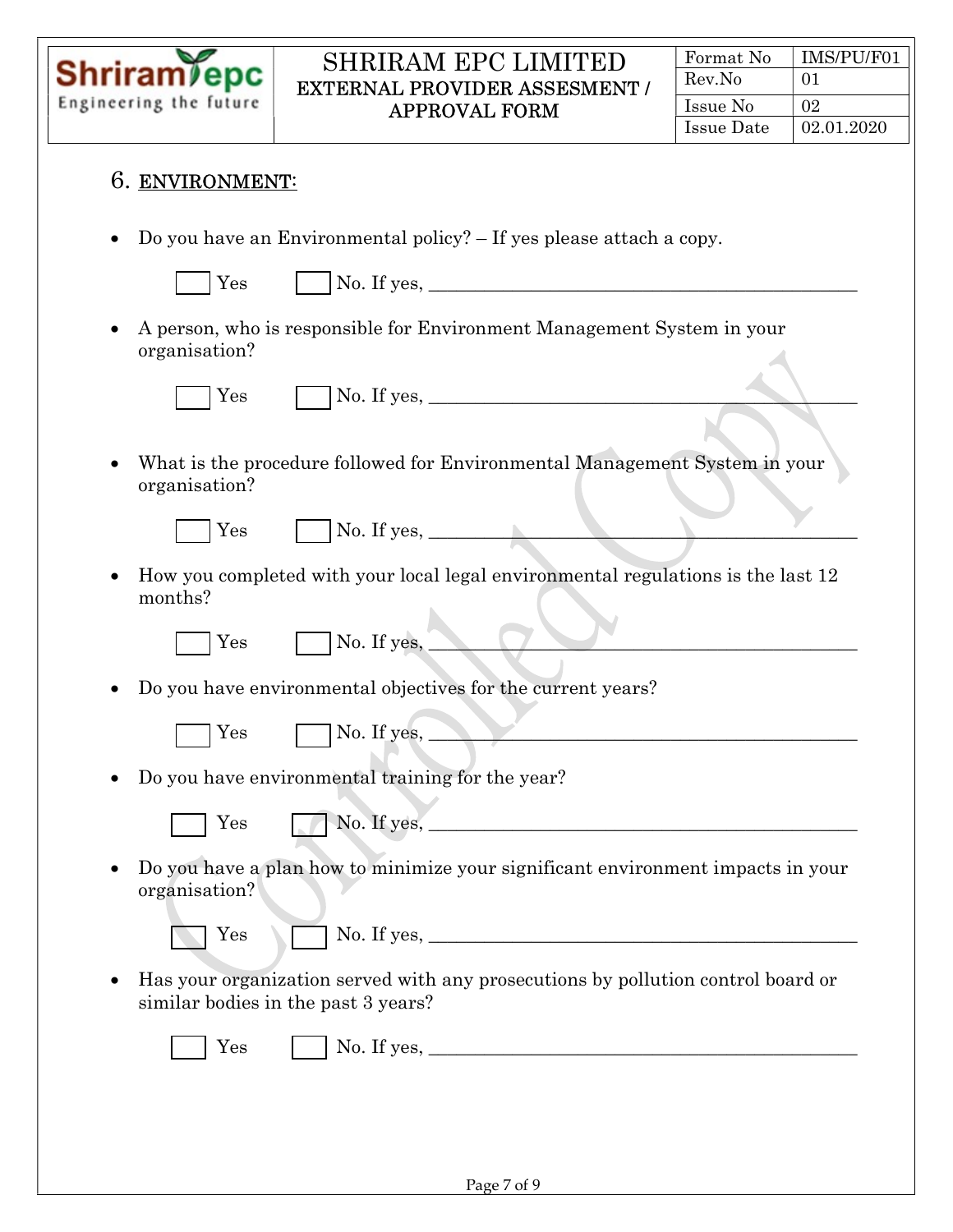| <b>Shriram</b> epc<br>Engineering the future                                              | <b>SHRIRAM EPC LIMITED</b><br><b>EXTERNAL PROVIDER ASSESMENT /</b><br><b>APPROVAL FORM</b> | Format No<br>Rev.No<br>Issue No<br><b>Issue Date</b> | IMS/PU/F01<br>01<br>02<br>02.01.2020 |
|-------------------------------------------------------------------------------------------|--------------------------------------------------------------------------------------------|------------------------------------------------------|--------------------------------------|
| Do you have any recycle, reduce, and reuse system in your materials management<br>system? |                                                                                            |                                                      |                                      |
| $\operatorname{Yes}$                                                                      | No. If yes, $\_\_$                                                                         |                                                      |                                      |
| What procedure that your organization follows for waste Management / Disposal?            |                                                                                            |                                                      |                                      |
| Yes                                                                                       | No. If yes, $\_\_$                                                                         |                                                      |                                      |
| What is the Environmental incident level for the last 3 years?<br>$\bullet$               |                                                                                            |                                                      |                                      |
|                                                                                           | <b>First Year</b>                                                                          |                                                      |                                      |
|                                                                                           | Second Year                                                                                |                                                      |                                      |
|                                                                                           | Third Year                                                                                 |                                                      |                                      |

#### 7. Attach relevant documents with separate sheet: ħ.

| Company Profile.       | Current year balance sheet    |
|------------------------|-------------------------------|
| Company Registration.  | Dealer Appointment            |
| PAN Card               | Third party approval          |
| <b>GST</b> Certificate | Manufacturing facility        |
| Cancelled Cheque       | <b>Branch</b> list            |
| ISO certificate        | List of Plant & Machinery     |
| ISI Certification      | Quality measuring instruments |
| Client List            | Relevant Po Copies            |
| Organization chart     | QAP & TCS by reputed TPI      |

Place : Signature : Signature :

Date: Name of Signatory:

# Note :

- 1. Attach separate sheets wherever necessary.
- 2. Inform immediately in case of any change in the information furnished here.
- 3. Please fill up the Annexure attached.